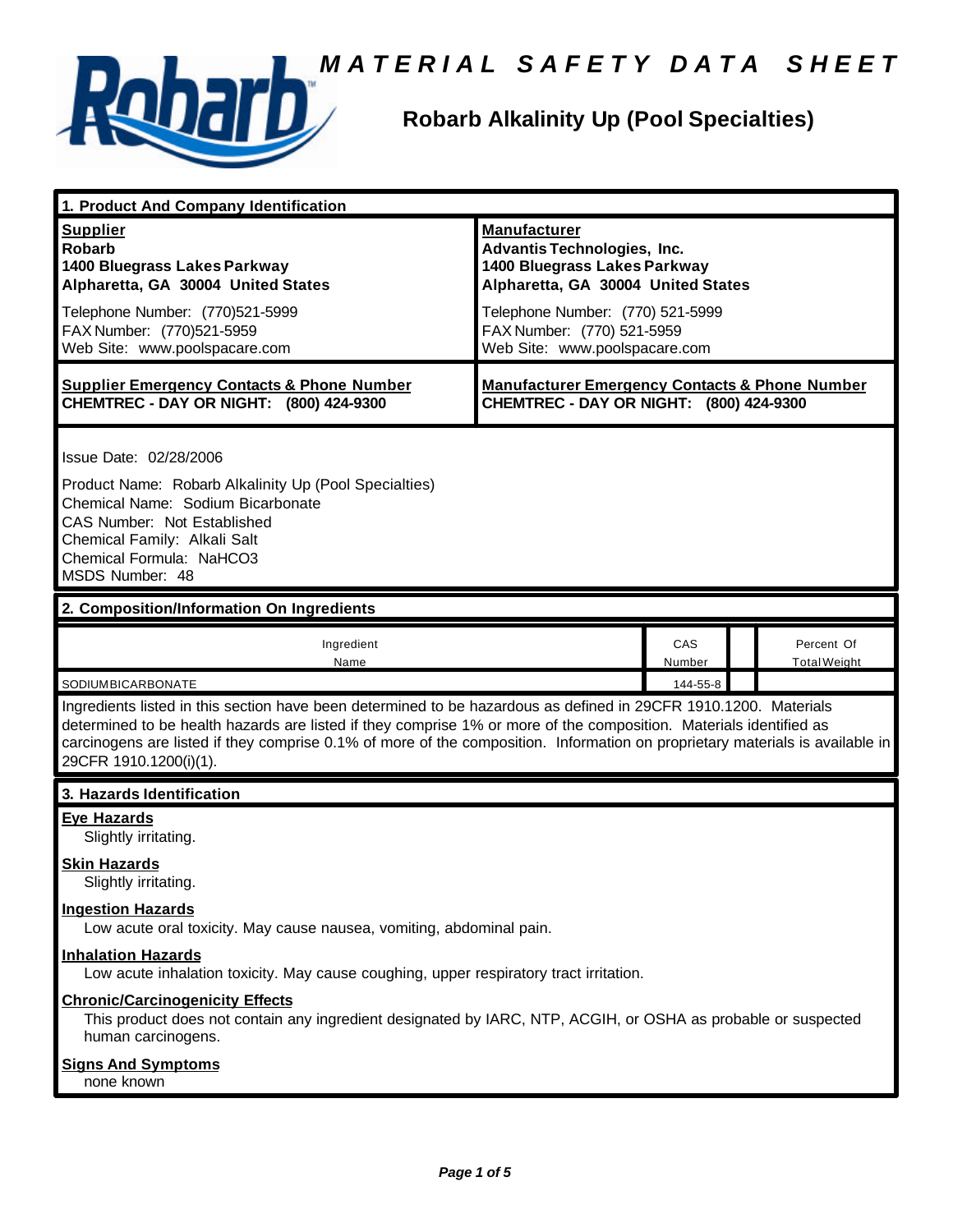**Robarb Alkalinity Up (Pool Specialties)**

**First Aid (Pictograms) 4. First Aid Measures Eye** In case of contact, hold eyelids apart and immediately flush eyes with a steady, gentle stream of water for at least 15 minutes. Seek medical attention if irritation develops or persists or if visual changes occur. **Skin** In case of contact, immediately wash with plenty of soap and water for at least 5 minutes. Seek medical attention if irritation develops or persists. Remove contaminated clothing and shoes. Clean contaminated clothing and shoes before re-use. **Ingestion** If victim is conscious and alert, give 2-3 glasses of water to drink and induce vomiting by touching back of throat with finger. Do not induce vomiting or give anything by mouth to an unconscious person. Seek immediate medical attention. Do not leave victim unattended. Vomiting may occur spontaneously. To prevent aspiration of swallowed product, lay victim on side with head lower than waist. If vomiting occurs and the victim is conscious, give water to further dilute the chemical. **Inhalation** Remove victim from immediate source of exposure and assure that the victim is breathing. If breathing is difficult, administer oxygen, if available. If victim is not breathing, administer CPR (cardio-pulmonary resuscitation). Seek medical attention. **Note To Physician** All treatments should be based upon observed signs and symptoms of distress in the patient. Consideration should be given to the possibility that overexposure to materials other than this product may have occurred. **Fire Fighting (Pictograms)**

# **5. Fire Fighting Measures**

Flash Point: N/A °F Flammability Class: NOT FLAMMABLE

# **Fire And Explosion Hazards**

Not combustible.

# **Extinguishing Media**

Use the appropriate extinguishing media for the surrounding fire.

# **Fire Fighting Instructions**

Firefighters should wear self-contained breathing apparatus and full protective gear. This material is used as a dry powder extinguishing agent for all classes of fires

# **6. Accidental Release Measures**

Sweep up and place in appropriate closed container. Dispose of in accordance with federal, state, and local guidelines. Do not flush spills to drain.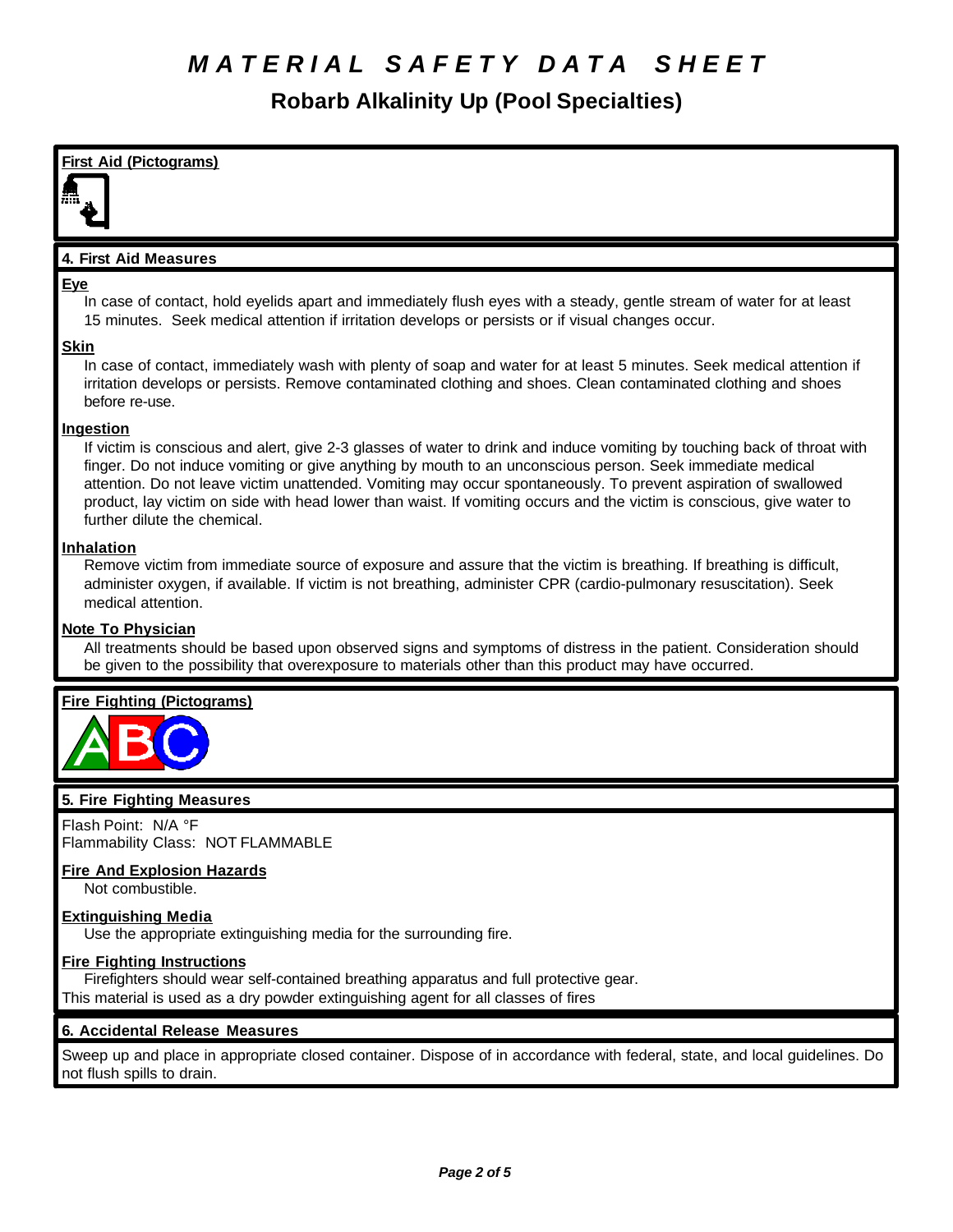# **Robarb Alkalinity Up (Pool Specialties)**

## **7. Handling And Storage**

### **Handling And Storage Precautions**

Keep out of reach of children. Do not store with acids. Keep containers tightly closed. Store material in a cool and dry place.

#### **Handling Precautions**

Avoid direct or prolonged contact with skin and eyes. Avoid breathing dusts.

#### **Storage Precautions**

Keep away from acids. Store in a cool dry place.

### **Work/Hygienic Practices**

Use safe chemical handling procedures suitable for the hazards presended by this material.



## **8. Exposure Controls/Personal Protection**

### **Engineering Controls**

Use with adequate general and local exhaust ventilation.

### **Eye/Face Protection**

Safety glasses with side shields or goggles recommended.

#### **Skin Protection**

Chemical-resistant gloves and suitable long sleeved clothing.

#### **Respiratory Protection**

Under normal conditions, in the absence of other airborne contaminants, the following devices should provide protection from this material up to the conditions specified by the appropriate OSHA, WHMIS or ANSI standard: Air purifying (half mask/full face) respirator with cartridges/canister approved for use against dust, mists, and fumes.

## **9. Physical And Chemical Properties**

#### **Appearance**

White Powder Solid

## **Odor**

**Odorless** 

Chemical Type: Mixture Physical State: Solid Melting Point: Not Available °F Boiling Point: Not Available °F Molecular Weight: 84 Vapor Pressure: Not Available Vapor Density: Not Available pH Factor: 8.5 At a Concentration Of 1% SOLUTION IN WATER Solubility: Soluble 9.5% wt/wt% at 20C (68F)

## **10. Stability And Reactivity**

Stability: Stable Hazardous Polymerization: Will not occur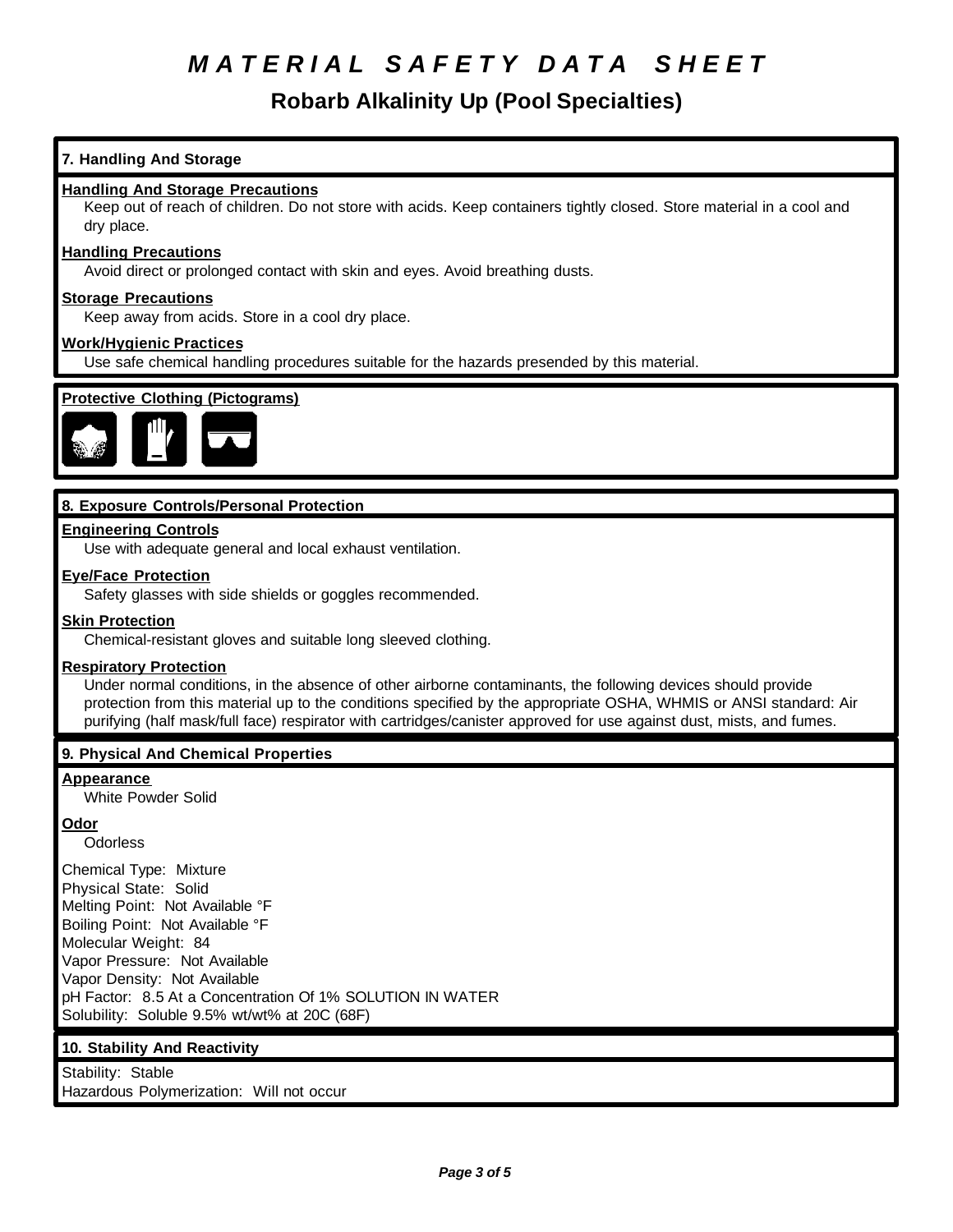**Robarb Alkalinity Up (Pool Specialties)**

# **10. Stability And Reactivity - Continued Conditions To Avoid (Stability)** Elevated temperatures, heat. **Incompatible Materials** Moisture, strong acids, strong oxidizing agents. **Hazardous Decomposition Products** Oxides of carbon. **11. Toxicological Information Eye Effects** eye - eye irritation, 100 mg/30s, rabbit. Mildly irritating. **Skin Effects** skin - skin irritation, 30 mg/3D-I, human Mildly irritating. Standard Draize test. **Acute Oral Effects** LD50 mg/kg Rat >4.22g/kg **Chronic/Carcinogenicity** This product does not contain any substances that are considered by OSHA, NTP, IARC, or ACGIH to be "probable" or "suspected" human carcinogens. **Conditions Aggravated By Exposure** Inhalation of product may aggravate existing chronic respiratory problems such as asthma, emphysema, or bronchitis. Skin contact may aggravate existing skin disease. **12. Ecological Information Ecotoxicological Information** No data found for product. **13. Disposal Considerations** Dispose in accordance with applicable federal, state and local government regulations. **14. Transport Information Proper Shipping Name** NOT REGULATED **Hazard Class** NOT REGULATED **DOT Identification Number** NONE **15. Regulatory Information State Regulations** This product does not contain any components that are regulated under California Poposition 65.